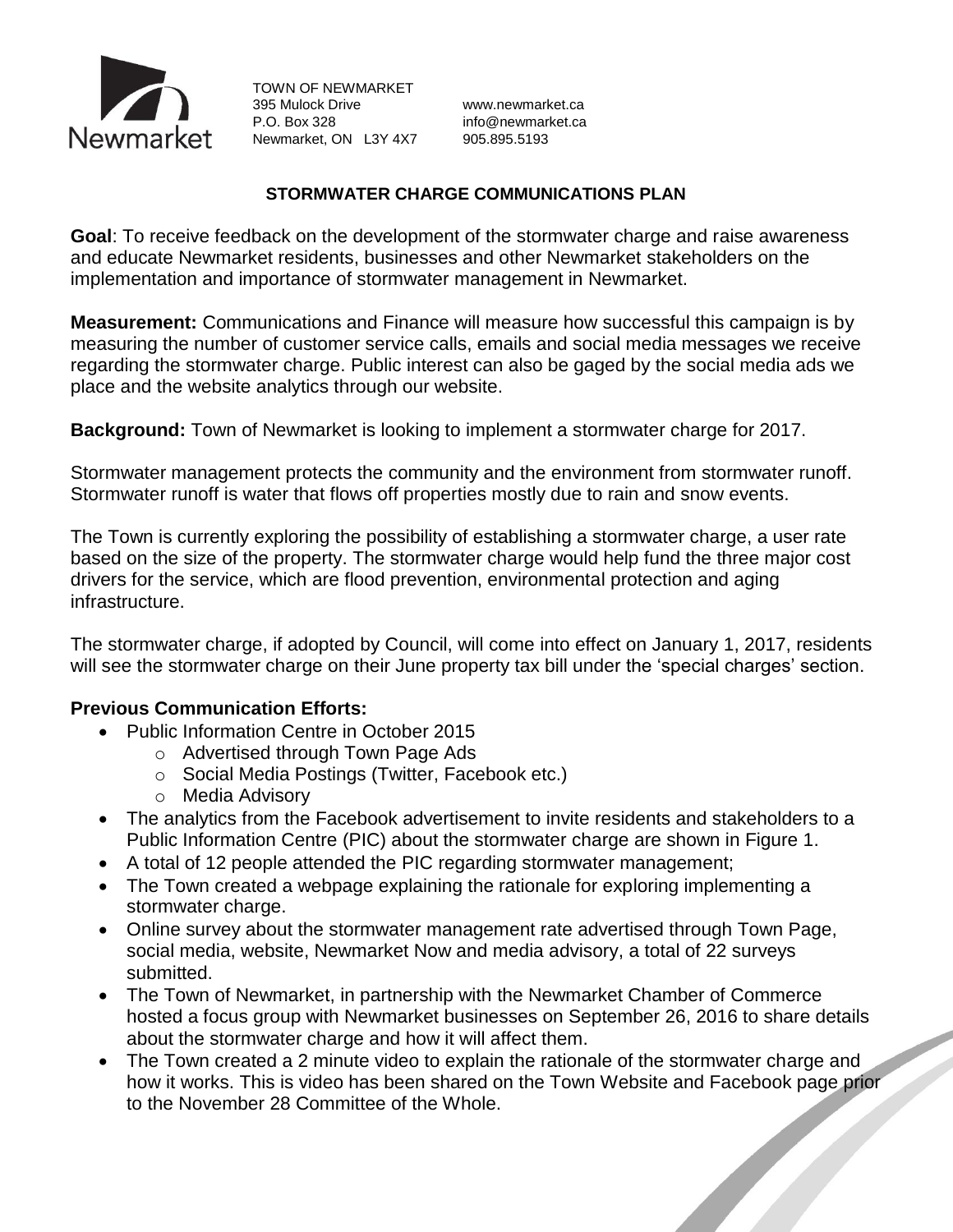# **Figure 1: Facebook Analytics of Town Advertisement for the Stormwater PIC**



**Further Communications**: The following are communication tactics available and the project cost of each tactic.

| <b>TACTIC</b>                                                                                                                                                                                                                            | <b>PROJ. COST</b> | <b>IMPLEMENTATION</b><br><b>DATE</b>                  | <b>PERFORMED BY</b>                    |
|------------------------------------------------------------------------------------------------------------------------------------------------------------------------------------------------------------------------------------------|-------------------|-------------------------------------------------------|----------------------------------------|
| <b>Media Release</b>                                                                                                                                                                                                                     | \$0               | After adoption by Council<br>(est. Dec 2016)          | Communications<br>(Finance to approve) |
| <b>Web Content</b><br>What is it<br>Why is it important<br>How are fees<br>calculated<br>Will there be a<br>$\blacksquare$<br>rebate program for<br>residents?<br>What is the Town<br>doing with the SWM<br>charge<br>Credit program for | \$0               | Launched after adoption by<br>Council (est. Nov 2016) | Communications/<br>Finance             |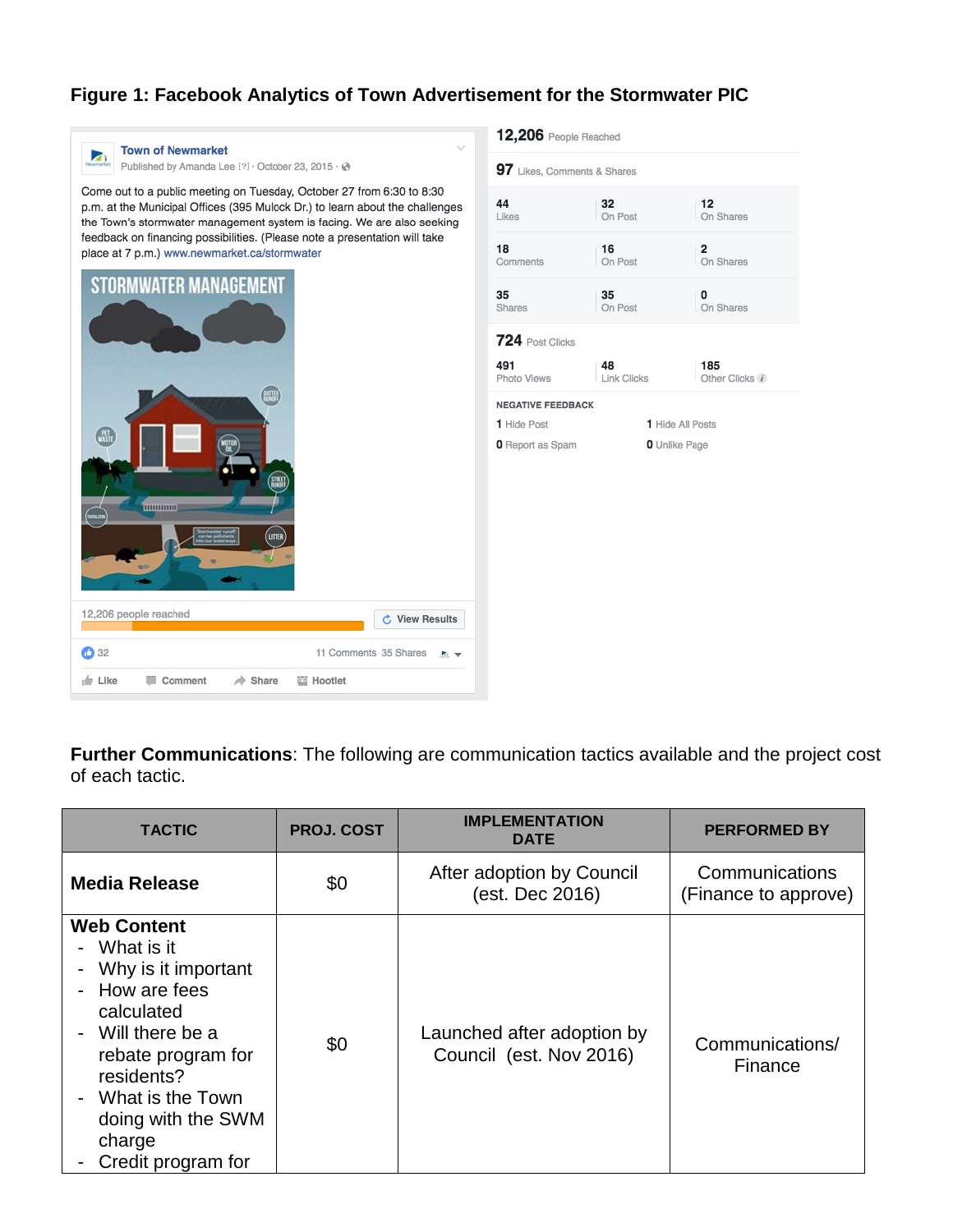| businesses<br>How to apply for a<br>credit program<br><b>Frequently Asked</b><br>$\qquad \qquad \blacksquare$<br>Questions                                                                                                                                         |            |                                                      |                             |
|--------------------------------------------------------------------------------------------------------------------------------------------------------------------------------------------------------------------------------------------------------------------|------------|------------------------------------------------------|-----------------------------|
| <b>Twitter</b>                                                                                                                                                                                                                                                     | \$0        | Tweet out release<br>Nov/Dec 2016, Jan/Feb 2017      | Communications/<br>Finance  |
| <b>Facebook - Post</b>                                                                                                                                                                                                                                             | \$50       | Dec 19-25                                            |                             |
| <b>Facebook - Post</b>                                                                                                                                                                                                                                             | \$200      | Jan 1-31                                             |                             |
| <b>Graphic</b> – with link to<br>website for more<br>information on<br>implementation                                                                                                                                                                              |            |                                                      | Communications              |
| <b>Mail-out Households/</b><br><b>Businesses</b><br>1) All Household Flyer<br>to property owners<br>2) All Household Flyer<br>in property tax insert<br>3) Flyer mail-out to<br>businesses with letter<br>4) Flyer mail-out with<br>letter to exempt<br>properties | \$4000     | Nov-June 2017                                        | Communications/<br>Finance  |
| <b>Marquee Signs</b><br>(outside of facilities)                                                                                                                                                                                                                    | \$0        | Nov/Dec/Jan                                          | Communications/<br>Finance  |
| <b>Town Page Ads</b>                                                                                                                                                                                                                                               | \$0        | Nov $X2$<br>Dec X <sub>2</sub><br>Jan $X2$<br>Feb X2 | Communications/<br>Finance  |
| ERA Ad $-1/2$ page                                                                                                                                                                                                                                                 | \$1,204    | May 2017 $(2^{nd}$ week)                             | Communications/<br>Finance  |
| $SNAP'D - 1/2$ page                                                                                                                                                                                                                                                | \$750      | May 2017                                             | Communications/<br>Finance  |
| <b>Storm charge</b><br>calculator<br>Promoted via January<br><b>Twitter Campaign</b>                                                                                                                                                                               | <b>TBD</b> | Jan 2016                                             | Information<br>Technology   |
| <b>Internal Training with</b><br><b>Customer Service</b><br>FAQ will be provided<br>-Workflow chart if there<br>are questions that<br>require more<br>information (i.e.<br>regarding the business<br>credit program or                                             | \$0        | <b>Nov 2016</b>                                      | Finance/Customer<br>Service |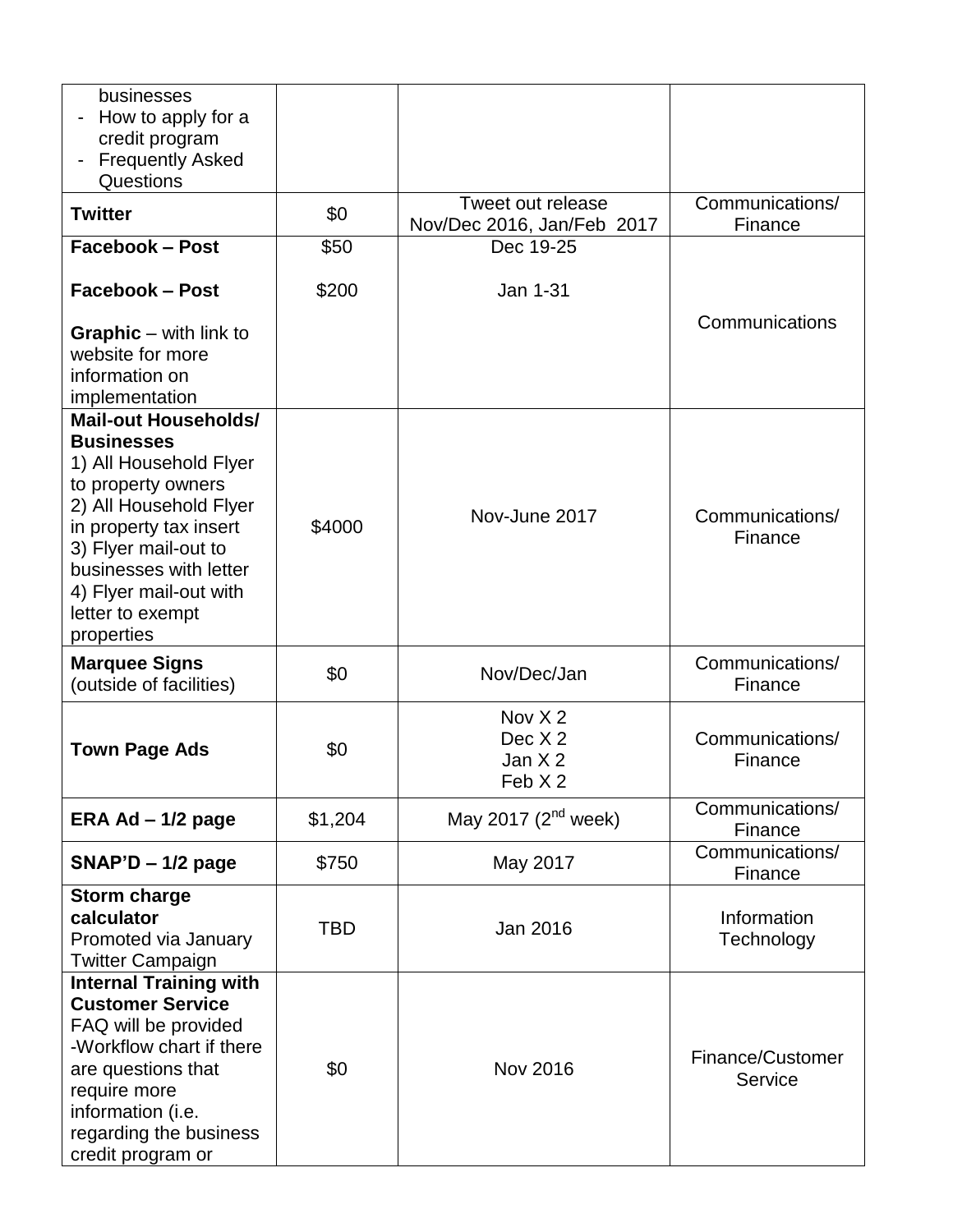| stormwater charge) will |  |  |
|-------------------------|--|--|
| direct residents to the |  |  |
| appropriate staff       |  |  |
| member for questions    |  |  |

# **STORMWATER CHARGE – FREQUENTLY ASKED QUESTIONS**

## **1. What is stormwater?**

Stormwater is the rain and melted snow that flows from your property, onto the streets and into the storm drains. If not sufficiently managed, stormwater picks up debris, chemicals and other pollutants from rooftops and paved surfaces that runs into our creeks and rivers.

# **2. What is the stormwater charge?**

The stormwater charge is a new user fee that will be used to help fund Newmarket's stormwater management program. The stormwater charge will come into effect on January 1, 2017. It will appear on your 2017 Property Tax Bill under the 'special charges' section.

# **3. What is stormwater management?**

The Town provides a stormwater management service to protect the community and environment from stormwater runoff. Stormwater runoff is water that flows off properties mostly due to rain and snow events.

Hard surfaces like roofs, driveways, and parking lots increase the amount of runoff from each property. Stormwater management controls water flow quantity in order to help prevent flooding and water flow quality in order to protect the environment.

# **4. Why is the Town implementing a stormwater charge?**

Newmarket is a growing community and there is more stormwater than ever before due to climate change. A stormwater charge will help fund Newmarket's Stormwater Management Program which will help prevent against floods, provide environmental protection and help fund the stormwater infrastructure.

#### *Flood Protection*

 $\circ$  Severe weather events that previously happened every forty years now happen every six. As a consequence, damage from storm events has recently become the biggest cause for insurance claims in Canada. This rate will help us adapt and protect homes and businesses in Newmarket from severe weather events.

#### *Environmental Protection*

o As water runs off properties, it can carry contaminants with it. Runoff from urban and rural areas have upset Lake Simcoe's ecosystem. The Town is developing a comprehensive stormwater management master plan, as per the regulatory requirements outlined in the Lake Simcoe Protection Act, to restore waterways and breeding grounds*.*

#### *Stormwater Infrastructure*

 $\circ$  The Town has 53 ponds, 55 kilometers of waterways and 225 kilometers of sewers that are maintained and replaced as they age. This user rate will provide a funding source that is reliable, predictable, and fair to ensure the service can continue to be effectively run in the future.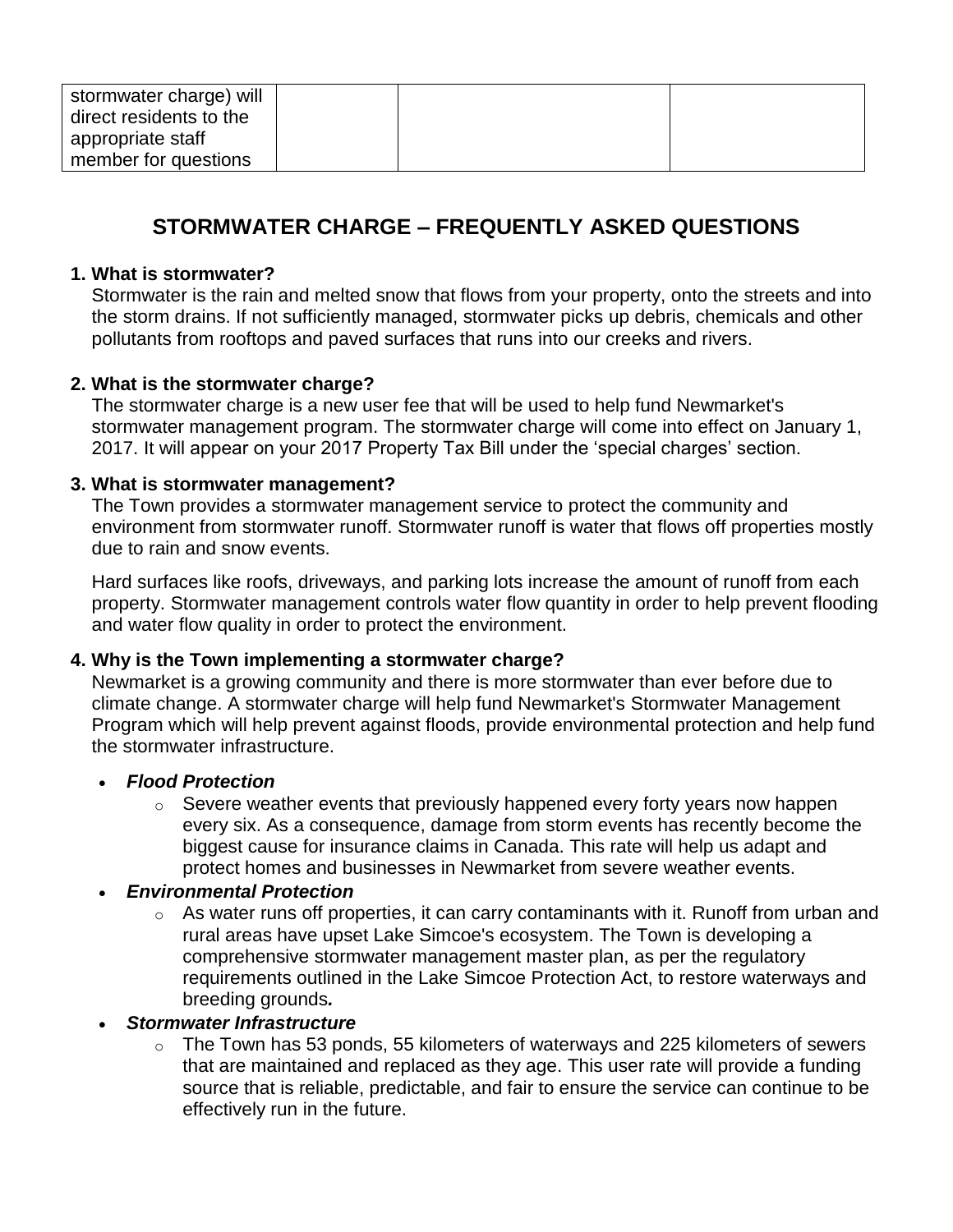## **5. How will the stormwater charge benefit me?**

The stormwater charge will benefit our community by helping to maintain our stormwater management infrastructure. This in turn will protect our homes and business from flooding and rivers and lakes from pollutants.

#### **6. How will the stormwater charge affect the average resident?**

Currently, stormwater is charged through your property taxes and water/wastewater bill. If approved by Newmarket Council, current amounts for stormwater will be removed from your property tax and water/wastewater bill and put toward a stormwater charge.

This is like opening a separate savings account for stormwater and setting aside funds dedicated to stormwater. This will ensure there is enough money for future stormwater management improvements.

With the implementation of this charge, the average resident will see their tax levy go down by \$45 and their annual water and wastewater bill go down by \$10. They will also see a new stormwater charge of \$40. If the Town adopts the stormwater charge, the average resident will save \$15 on stormwater management in 2017. This represents a shift to user pay where properties that produce more stormwater runoff will pay more.

#### **7. How will my stormwater charge be calculated?**

The stormwater charge is based on the size of your property and the runoff level group. Runoff levels are divided into three groups, high, medium and low. Natural areas have a low runoff level, residential and institutional properties have a medium runoff level, and industrial and commercial properties have a high runoff level. Therefore, the size of your property multiplied by the runoff level group rate equals your stormwater charge.

#### **8. If I currently don't receive a property tax bill, will I still be charged a stormwater charge?**

Property owners that do not receive property tax bills such as hospitals, charities and places of worship will still be required to pay the stormwater charge. The stormwater charge is a user fee and not a tax. These property owners will begin to receive a property tax bill, which will reflect the stormwater charge in the 'special charges' section of the bill. Your property will still be tax exempt.

# **9. What is the difference between the stormwater charge and the water and wastewater charge?**

The stormwater charge is a new user fee that will be used to fund Newmarket's Stormwater Management program. The water and wastewater charge is part of the Newmarket portion of your hydro bill. The water and wastewater charge is used to fund the maintenance of water and wastewater infrastructure and separate from the storm drain infrastructure.

#### **10. Where does the stormwater currently go?**

Stormwater from rain and snow melt naturally soaks into the ground in a process called infiltration. With Newmarket being an urbanized community with houses, roads, parking lots and other hard surfaces, these factors prevent water from infiltrating into the ground. The disruption to the water cycle means that stormwater runs off to other areas, such as ponds and watercourses, which can lead to flooding and other environmentally damaging effects.